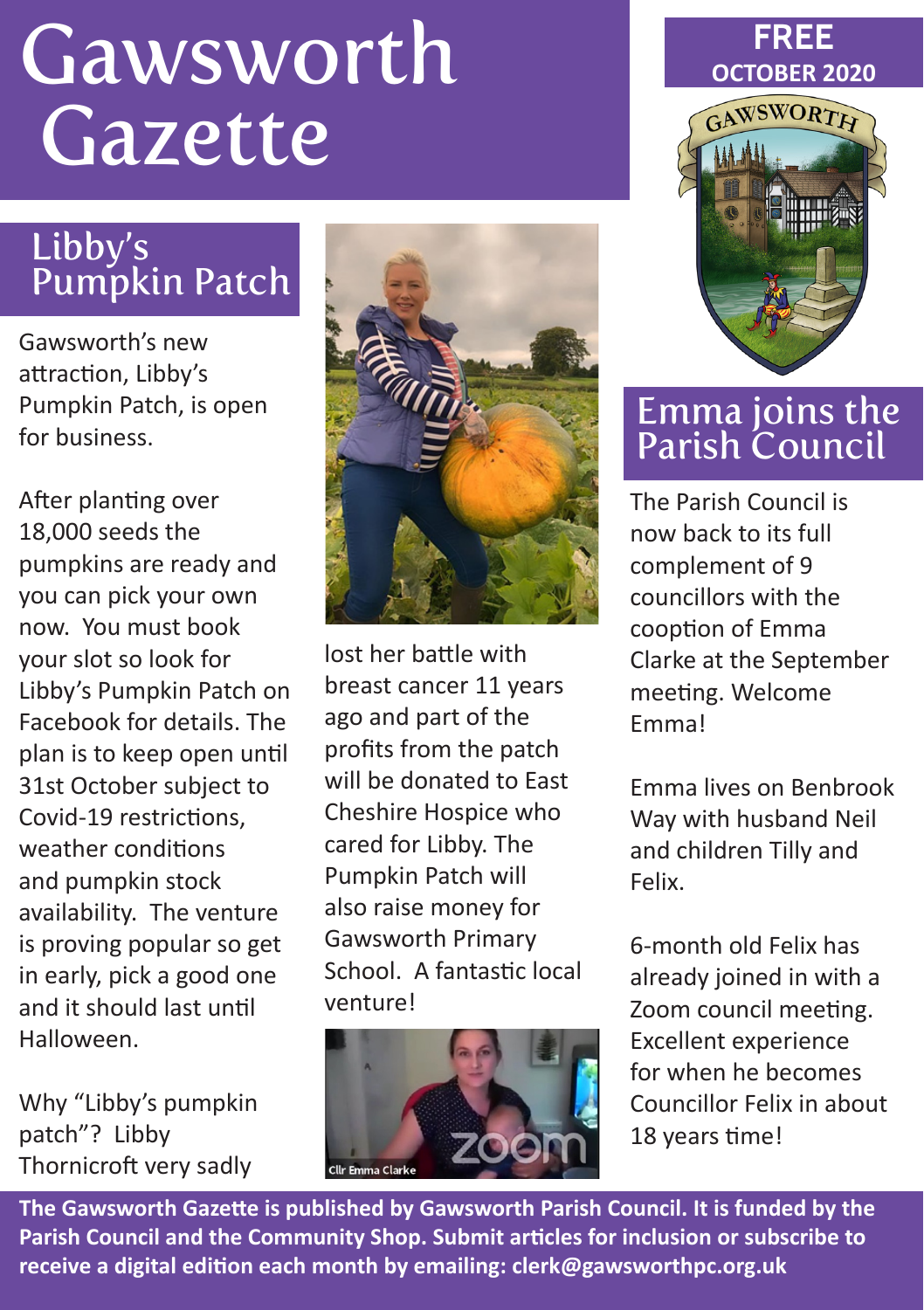#### Virtual Parish Meeting

Residents joined in the annual Parish Meeting through Zoom and the Gawsworth Life Facebook page on 16th September.

Parish Council Chairman Rupert Richards stressed how pleased he was that we now had a full complement of Parish Councillors with Councillors Gordon Mitchell and Emma Clarke now part of the team.

Past Chairman Paul Woods recounted some of the main events since the last Parish Meeting.

The local response to supporting residents during the continuing COVID 19 crisis was highlighted with special mentions for the reference information provided by the Parish Council, the help service led by Rector's wife Rachel Wilson and the Gawsworth Heroes initiative led by resident Charlotte Percy.

Paul also mentioned the refusal of planning permission for the Dark Lane development and the commitment to keeping residents informed through the Gazette and the Gawsworth Life website and Facebook page.

Adopting a 10-year plan for Gawsworth Park was a good step forward especially as is proving to be such a well used and valuable asset in these difficult times.

Also, important progress with the Gawsworth Neighbourhood Plan had occurred recently. Residents asked about the Penningtons Lane EE mast situation. The answer? Planning permission has been granted to place the mast on the Congleton Road playing fields and the Parish Council are monitoring the situation closely.

The mast and Dark Lane development resistance were excellent examples of Gawsworth residents and the Parish Council

working together in the interests of the Parish. An update on the proposed work to improve safety on the A536 was sought.

The response was that it is scheduled for the end of the year into early 2021 and when the Parish Council receives details from Cheshire East Council they will share them with residents.

A proposal to fell some trees from the avenue of limes down Church Lane was highlighted and will be followed up.

The restarting of Girls Brigade at the beginning of October was also mentioned and they were sent best wishes.

Remember that the Parish Council invites residents to join all its meetings and sets time aside at the start for questions and comments from the community.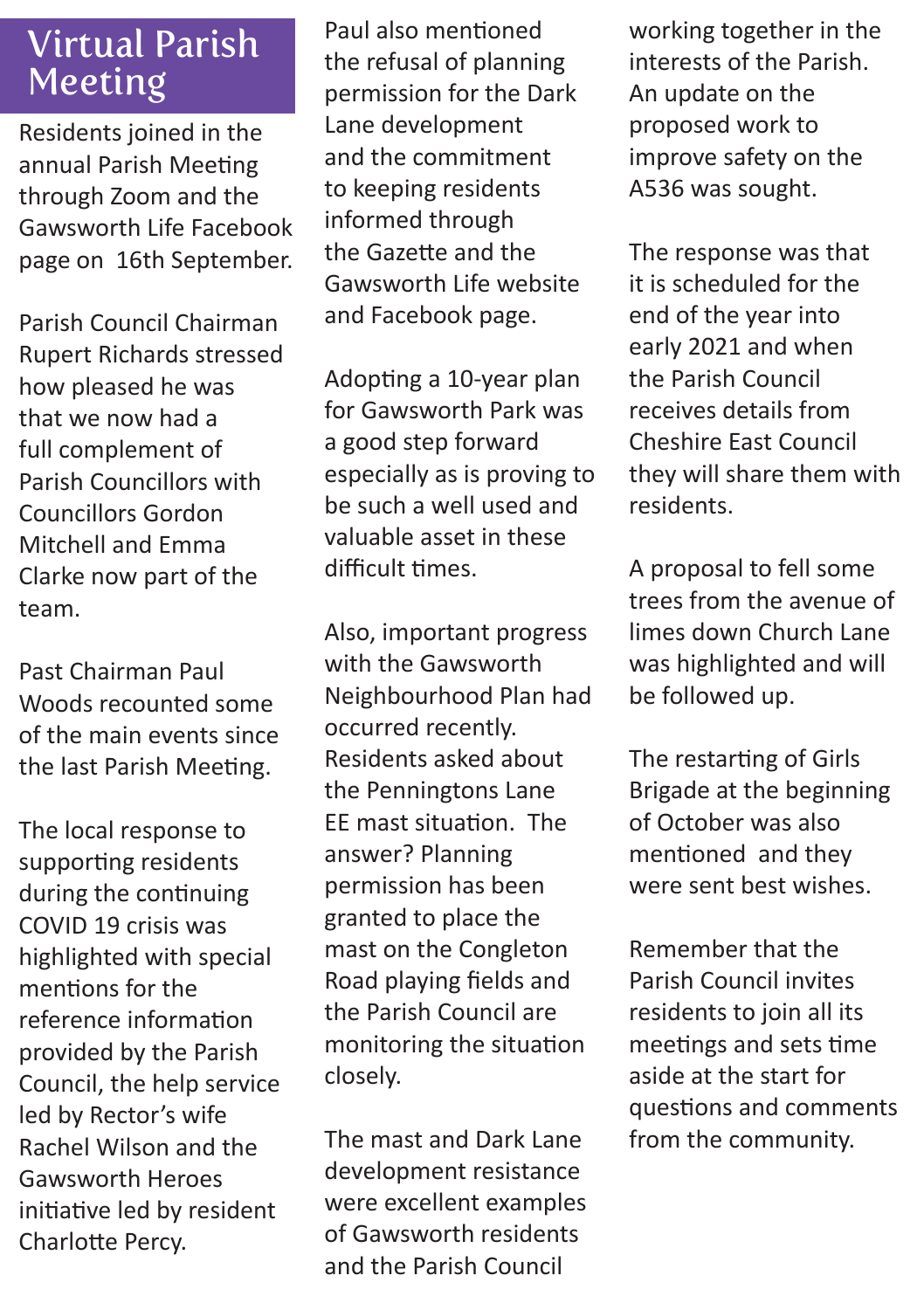#### MPs visit Danes Moss

Local MPs Esther McVey and David Rutley met with Cheshire Wildlife Trust to learn about peatland restoration at Gawsworth's Dane Moss Reserve.

The Trust has been rewetting the land to promote growth of sphagnum moss and carbon-rich peat soil.

Peatland is increasingly recognised as a way to help combat the climate crisis but few sites like Danes Moss remain.

Good to see Gawsworth



playing a part in fighting climate change and preventing biodiversity loss.

Cheshire Wildlife Trust are urging us to switch to peat-free compost to help protect the peatlands we have left.

### Plea to cut back hedges

A letter submitted to the Gazette this month has pleaded for residents to cut back their hedges to open the full widths of pavements back up.

Overgrown hedges narrow pavements forcing pedestrians, especially those with pushchairs or in wheelchairs, into the road.

Residents are urged to check their boundary hedges and cut them back to the back of the pavement line. In some instances this will be quite a cut - but will really help!